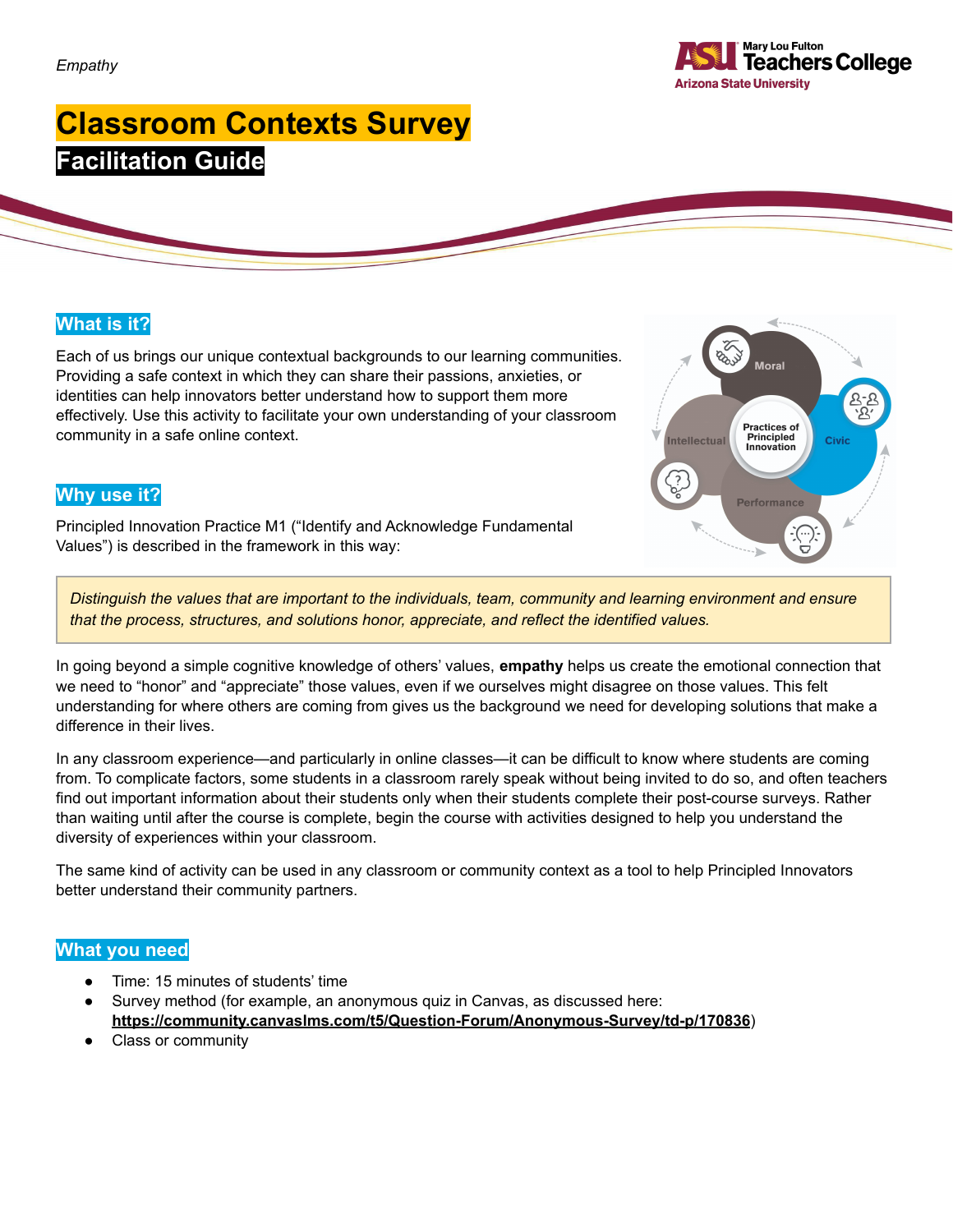# **Instructions**

# **Step 1: Prepare**

Create a survey online for students to provide you with feedback. This can be done with an ungraded "anonymous" quiz assignment in Canvas which can track completion

(**<https://community.canvaslms.com/t5/Question-Forum/Anonymous-Survey/td-p/170836>**) or with a truly anonymous third-party online survey tool, such as an unauthenticated Google Form

(**[https://html.form.guide/google-forms/make-google-form-survey-anonymous/\)](https://html.form.guide/google-forms/make-google-form-survey-anonymous/)** or SurveyMonkey (**[https://www.surveymonkey.com/curiosity/how-to-build-an-anonymous-survey](https://www.surveymonkey.com/curiosity/how-to-build-an-anonymous-survey/)**).

For this exercise to be effective, it helps to keep it anonymous and to let your students know that their submissions will be confidential. While that may mean that not all students will participate and that some students may use the opportunity inappropriately, it does provide a chance to speak up for those students who want to do so privately.

Some sample questions appear below. Consider making the survey easy to complete.

- 1. Please help me to better understand you by completing the following sentences with as little or as much detail as you would like to include:
	- a. "I feel most confident in classes that…" (things that your favorite classes have/don't have, kinds of assignments you feel work best for you, etc.)
	- b. "I identify as…" (race, gender, ability, religion, nationality, etc.)
	- c. "I often worry about…" (family situations, grades, finances, etc.)
	- d. "In our society, I would like to see a change in…"
	- e. "Some people that I have looked up to in life include…"
	- f. "Something I feel I might be able to contribute to this community is…"
- 2. Please feel free to provide any additional thoughts in the space below that might not have been covered or included in the questions above.

### **Step 2: Situate**

Explain (either in a classroom setting, in the header of the form, or in some other manner) that the point of the survey is to help you understand the experiences of your students so that you can better support them throughout the course. If you would like to use the experience as an opportunity to model empathy, you could also include the following definitions from the PI framework and situate your intentions for the survey within the context of developing empathy and perspective-taking:

"Empathy is the quality of being in tune with the emotions of others, including the ability to imagine and understand how other people might be feeling or thinking. Empathy invites us to extend beyond our own perspective and truly *care for each other."*

"Perspective-taking is the ability to take on another's point of view to better understand how they think or feel and *consider options we may have initially missed due to our positionality."*

Explain that while you aren't able to change everything about the way the class has been designed, you hope to better understand some of the unique perspectives your students bring into class with the goal of creating the best possible experience for everyone involved.

### **Step 3: Distribute**

Distribute the survey to the students during the first day of class. Add an expiration date to close the survey by the end of the first week.